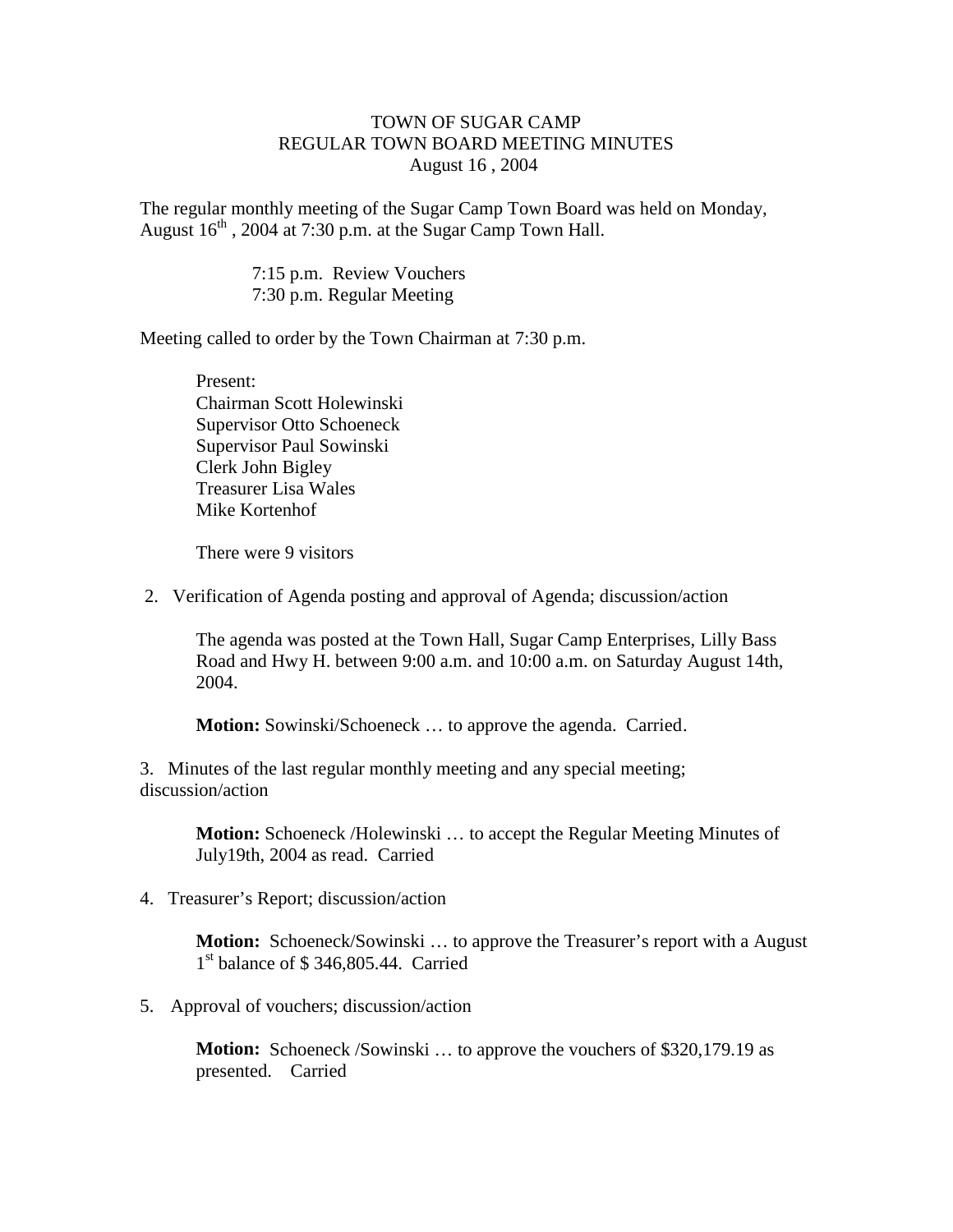6. Public Comment :

A question was asked about Plum Creek Corporation and it land purchase. Chairman Holewinski replied that at this time the Town does not have any information as to any plans Plum Creek may have for the land.

A question was asked about "Slow No Wakes" rules on small lakes. Chairman Holewinski deferred discussion of this topic to the agenda item 8A3.

Brian Kral thanked the Town Board and the Town Crew for all the help given by the Town during the Slow Pitch Tournament.

- 7. Old Business:
	- A. Prairie Road improvement update; discussion/action. At this time 9 persons plan to pay in full the \$2000 assessment, that leaves 21 persons to be assessed equally a loan for \$42,000.

**Motion:** Schoeneck /Sowinski ... to have the Town Treasure begin the necessary steps required for the Town to borrow \$42,000 Carried

B. Electrical work proposals for Town Hall; discussion/action

After reviewing the bids, the following action was taken:

**Motion:** Schoeneck /Sowinski … to accept the Kraitlow bid of \$14,329. Carried

**Motion:** Schoeneck /Sowinski … to accept a change order bid from Kraitlow for \$2300.00 for additional upgrading of the electrical service in the kitchen. Carried.

C*.* Uniform Building Code; discussion/action

The Town received a letter from Senator Breske outlining the steps the Town must take to appeal the UDC. It was also pointed out that because this rule covers health and safety an appeal to enforcing it will not be granted. The Clerk will notify the Dept. of Commerce to remove the Towns name from the mandatory enforcement list to be bid out by the state. The Town will contract inspectors on its own. A copy of the letter will be sent to Senator Breske.

- 8. New Business:
	- A. Clerks Items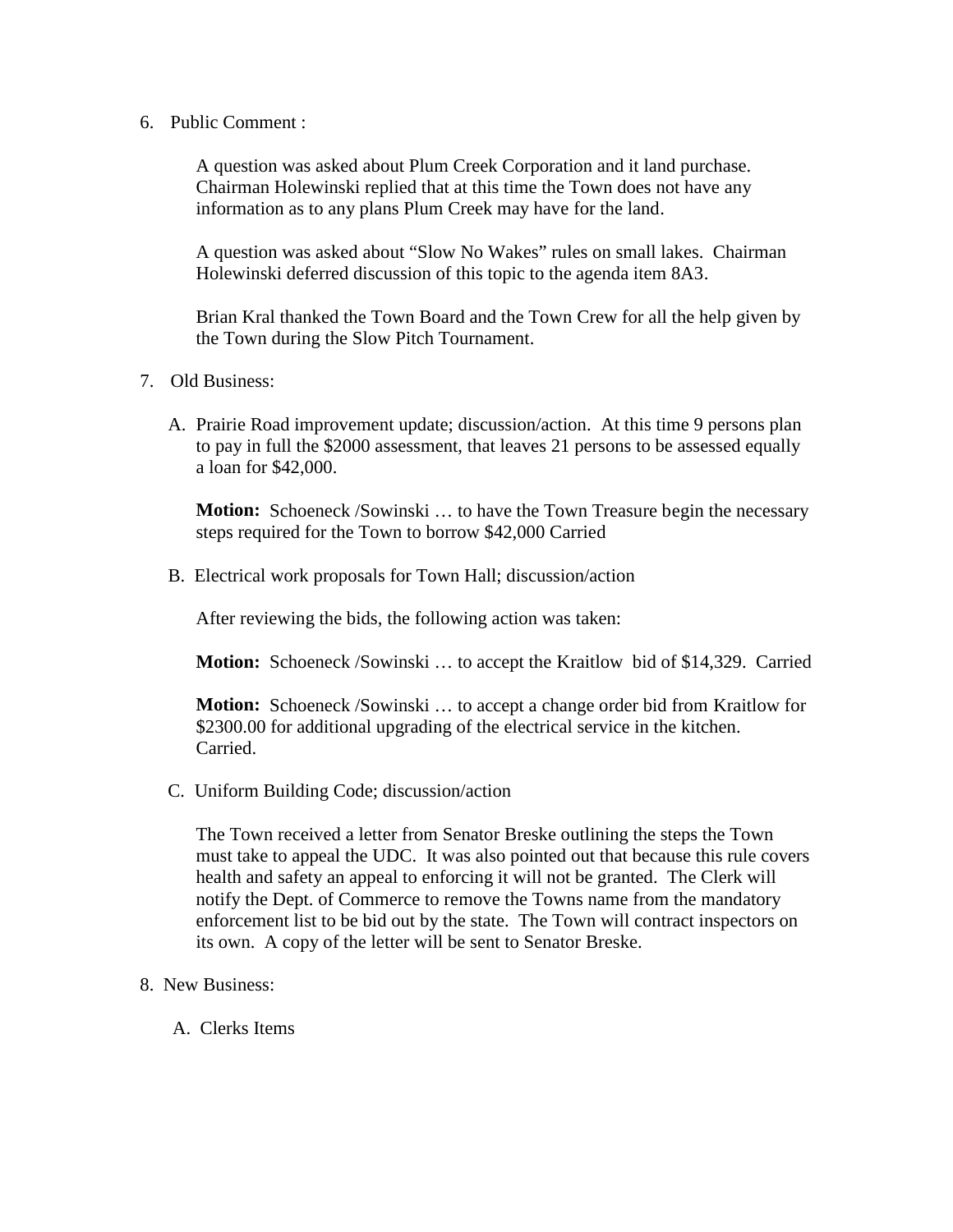1. Town Assessor Todd Pauls will update the board on the work being done on the Town's assessment and re-evaluation contract. A new date will be set for Open Book and Board of Review. Discussion and possible action

Todd Pauls was not able to attend tonight's meeting. He did send new dates for Open Book and Board of Review. Open Book will be November  $1<sup>st</sup>$  & 3<sup>rd</sup> from 10 a.m. to 7 p.m. Board of Review will be on November 4<sup>th</sup> from 5 p.m. to 7 p.m.

2. Preliminary review of a six lot subdivision request from Victor Ebben. Subdivision to be located at 7250 Hwy 17 N. Discussion & possible action.

No action was taken on this agenda item.

3. Double seal coating Orchard Dr. as part of this years road work will be reviewed. Discussion & possible action.

**Motion:** Schoeneck /Sowinski … to spend \$1000 to finish the work being done on the road. Carried

4. Mill Lake will meet with the Board to discuss boating concerns on Mill Lake. Discussion only

> A petition was given to the Town by residents on Mill Lake requesting the Town to declare Mill Lake an "No Wake Lake." It was pointed out that the lake has a history of being used as a recreational lake with water skiers. No action was taken and this item will be reviewed at the September meeting.

5. Installing a Cemetery Sign for the Town's Cemetery will be reviewed. Discussion & possible action

Otto will gather information for the September meeting, possible photographs of other cemetery signs for the Board to consider.

6. A request for a street light at the intersection of Hwy 17 and Lone Pine Road will be reviewed. Discussion & possible action.

 A petition to have a street light placed at the intersection of Hwy. 17 and Lone Pine Road was received by the Board.

**Motion:** Sowinski/Schoeneck ... to install a street light at the requested location. Mike will contact WPS. Carried.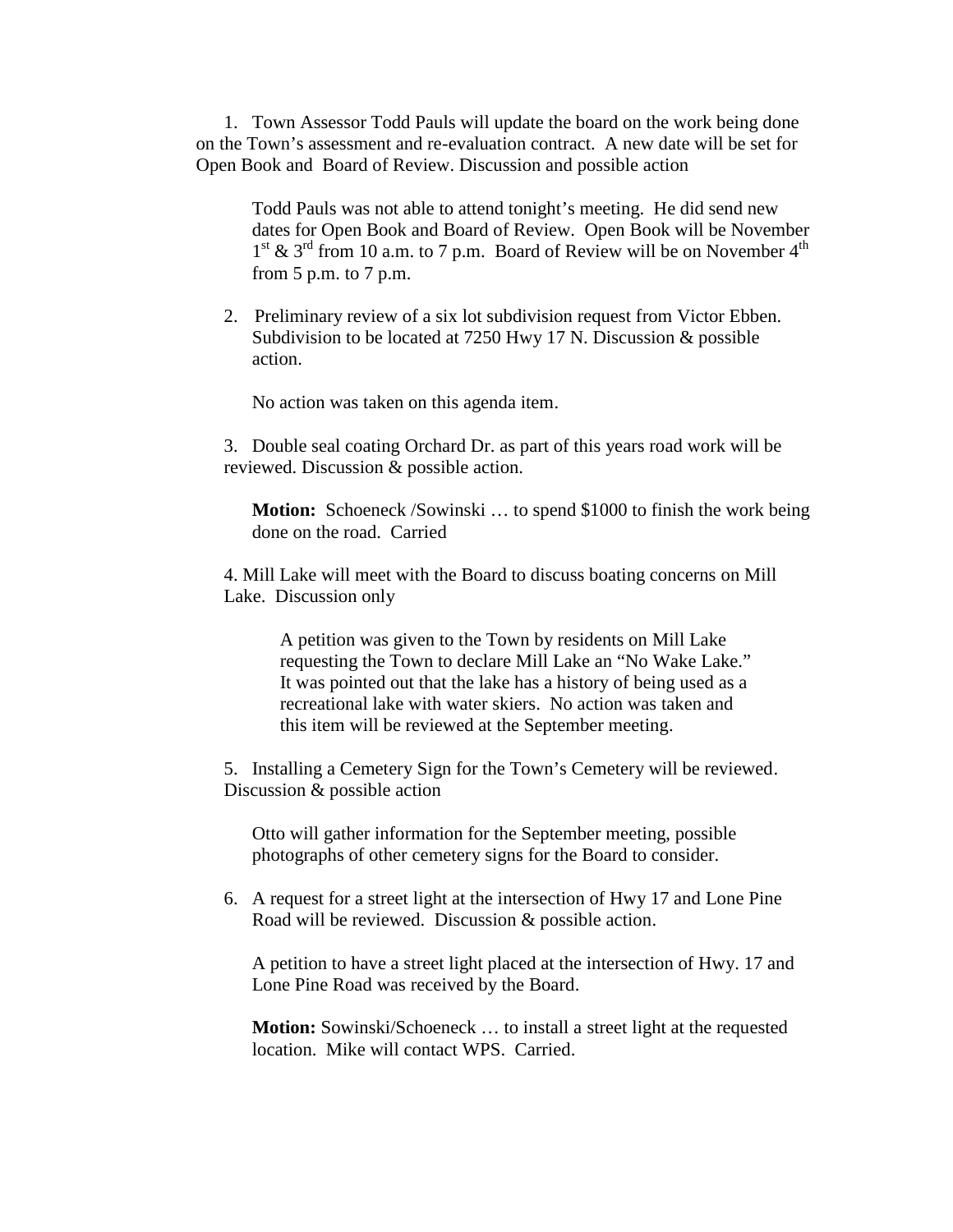7. Existing Subdivision Road Ordinance and Parkland Dedication Ordinance will be reviewed to determine if each ordinance is properly written to carry out the intent that the ordinance was written for. Discussion and possible action

No action was taken on this agenda item. It will be reviewed at the September Board Meeting.

- B. Board Members
	- 1. Chairman Holewinski
		- a. Chairman's report-information only

The Board reviewed a letter from the County regarding the sign located next to CJ's.

The Board was notified by the DNR that the Town may be able to stop monitoring of the South dump wells. This item will be reviewed at the September meeting.

b. Set date for union negotiations. Discussion and possible action

The Board set aside the following dates for negotiations. August 24, 25 or 31, 2004. The clerk will contact the union to confirm a date.

c. Set dates to begin budget planning. Discussion and possible action

The Board will meet on October  $7<sup>th</sup>$  and the  $8<sup>th</sup>$  if necessary at 6:00 p.m. to plan the 2005 budget. The Annual Meeting is scheduled for November  $8<sup>th</sup>$  at 7:00 p.m.

d. WTA meeting in Three Lakes, August  $19<sup>th</sup>$  at 7:00 p.m. Discussion and possible action

The clerk will post notice of this meeting to allow for more than one board member to attend.

2. Supervisor Sowinski

Paul presented a petition to the Board to discontinue Tamarack Road. This item will be acted on at the September meeting.

3. Supervisor Schoeneck